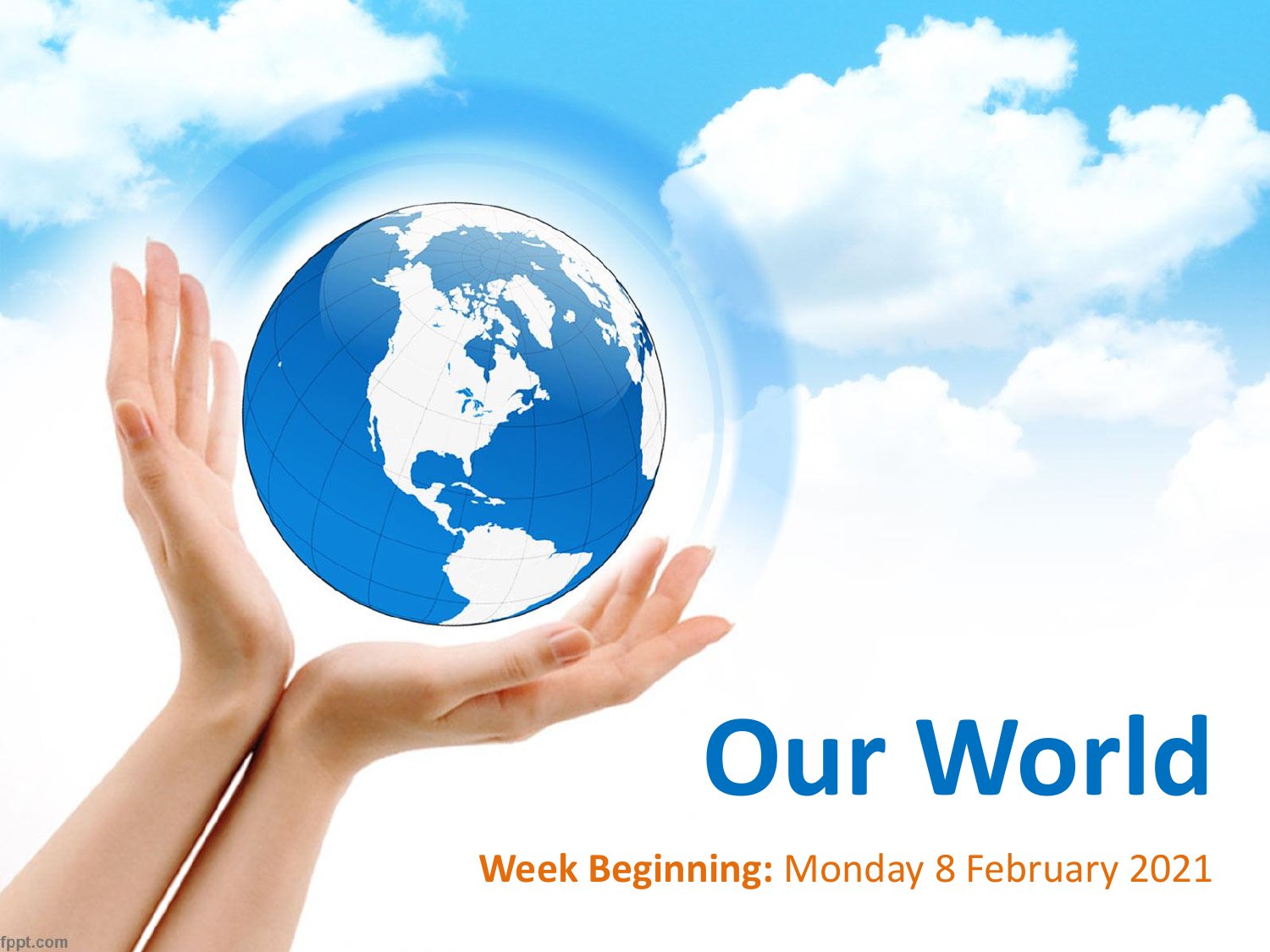## **This Week in Our World…**

This week the focus of **'Our World'** is the sad news that Captain Sir Tom Moore died last week, aged 100.

We celebrated Captain Sir Tom last May, through Our World, when he captured our interest in April after deciding to walk 100 lengths of his garden leading up to his 100th birthday. He then captured our hearts…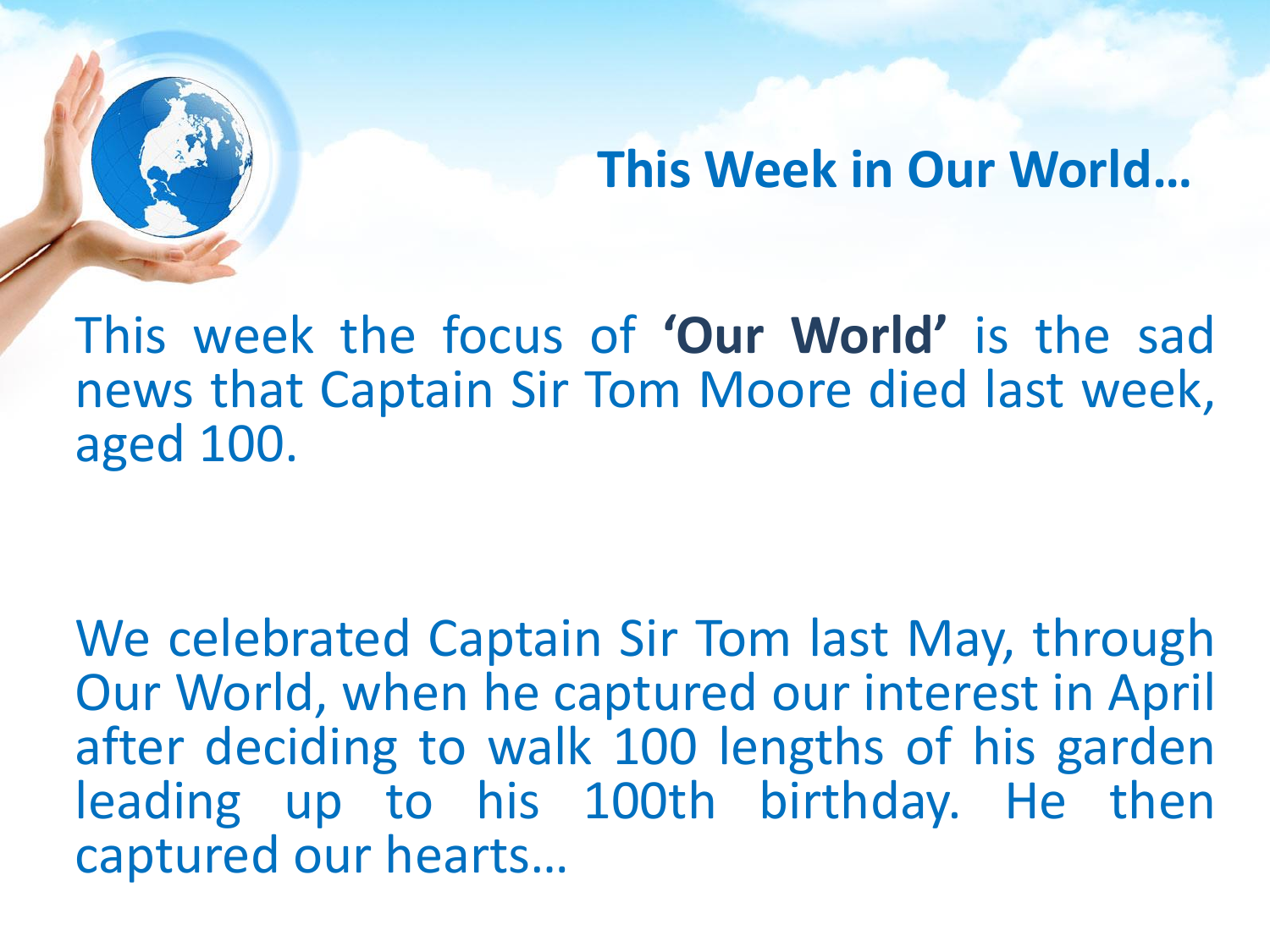

**The Story so Far…**

Captain Sir Tom Moore was born in Keighley, West Yorkshire on 30th April 1920. His mum was a teacher and his dad worked as a builder. Captain Sir Tom joined the British Army during WW2 and rose to the rank of Captain while serving in India and Myanmar.

After the war, Captain Sir Tom took a job as a sales manager for a roofing company.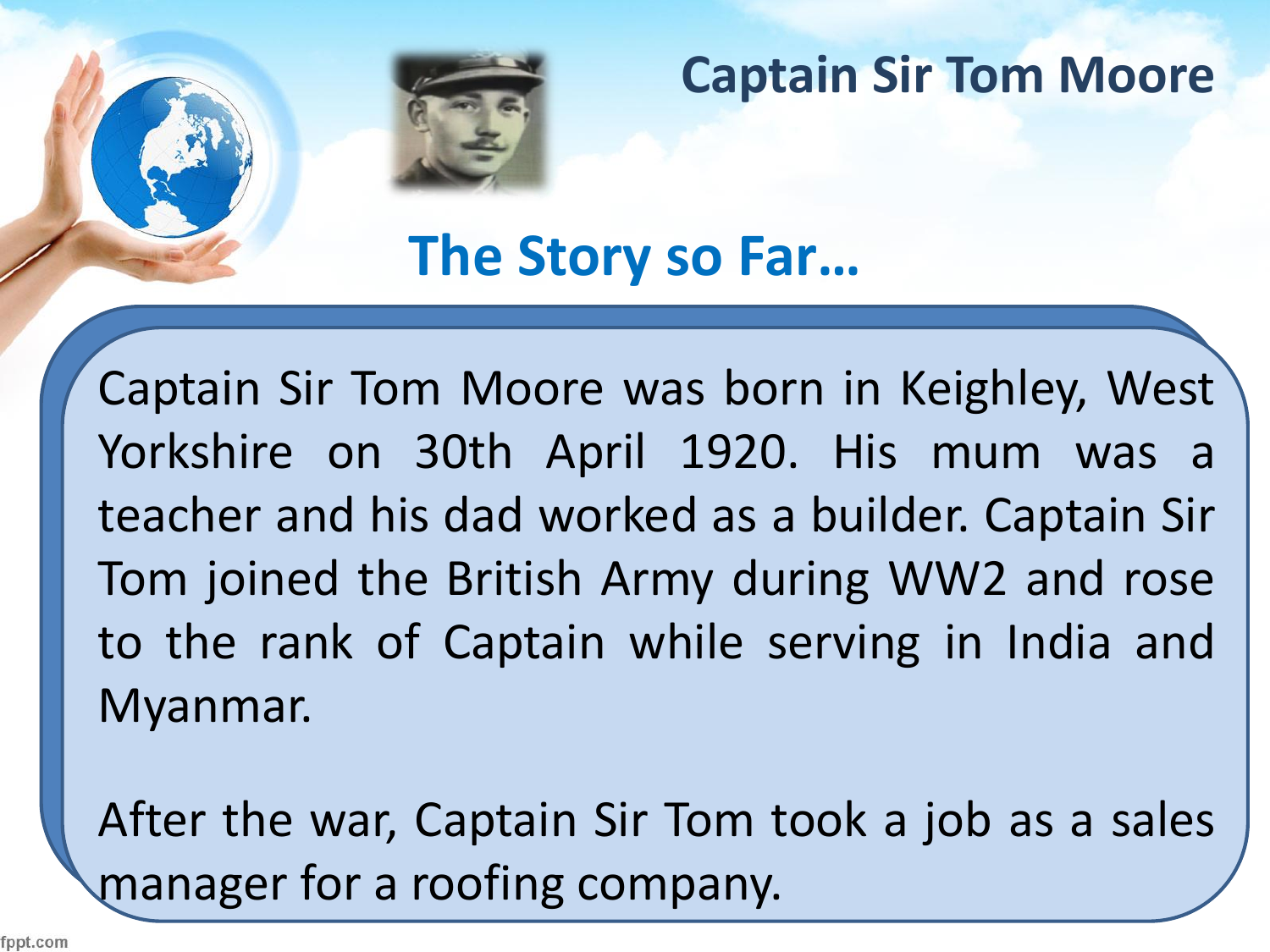

**The Story so Far…**

After he retired, he needed treatment from the NHS for a broken hip; he hailed the excellent treatment he received from the NHS. When the UK went into the first lockdown last March, he saw a chance to give something back.

This is when he started his walking round his garden – 100 laps before his  $100<sup>th</sup>$  birthday.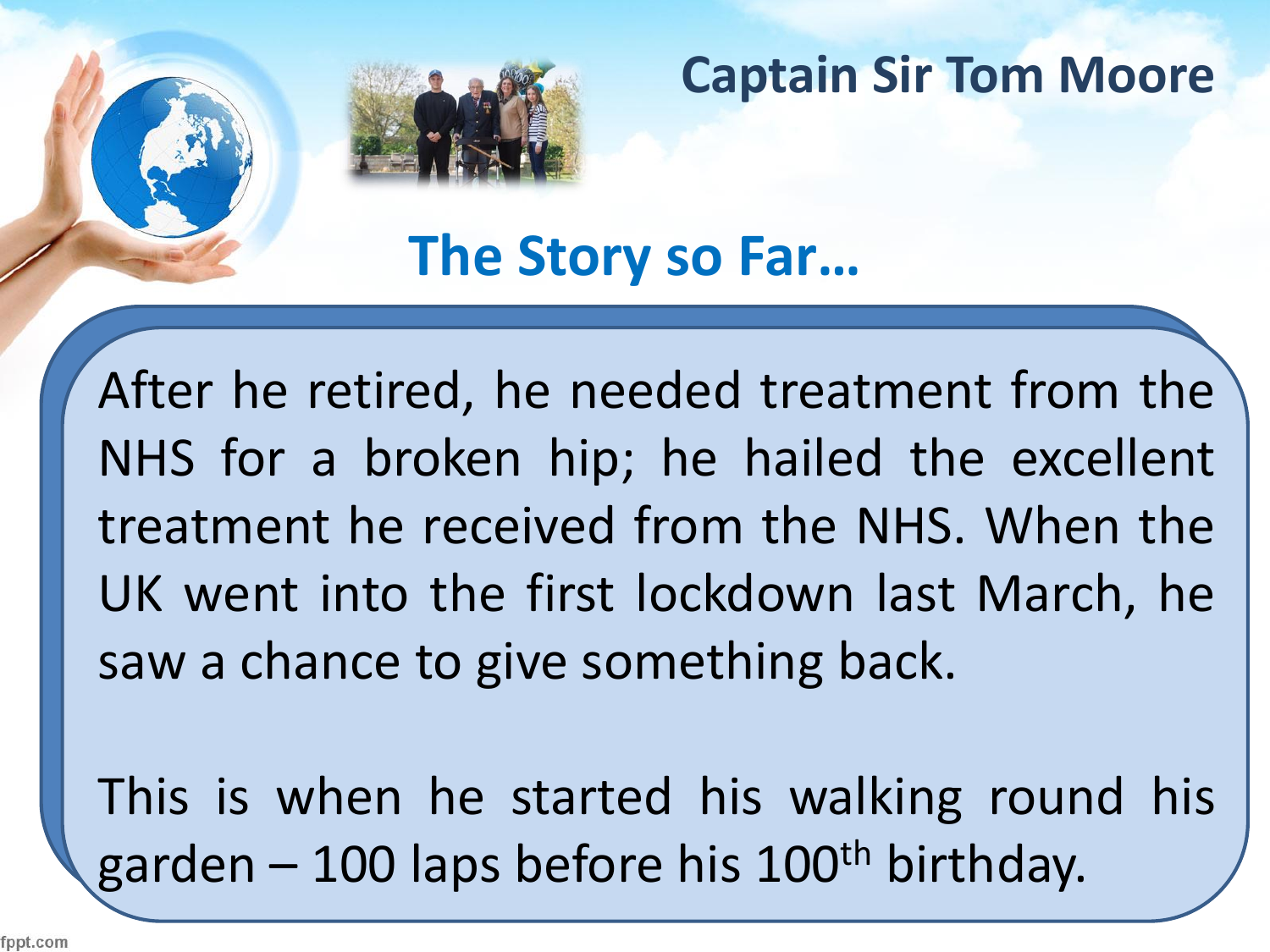**Fundraising and Birthday**

In April 2020, Captain Sir Tom decided to try to raise £1,000 for NHS charities by walking 100 laps of his garden before his 100<sup>th</sup> birthday. He raised £33 million. On his 100th birthday he received over 150,000 birthday cards from people all around the world!

He was truly inspirational.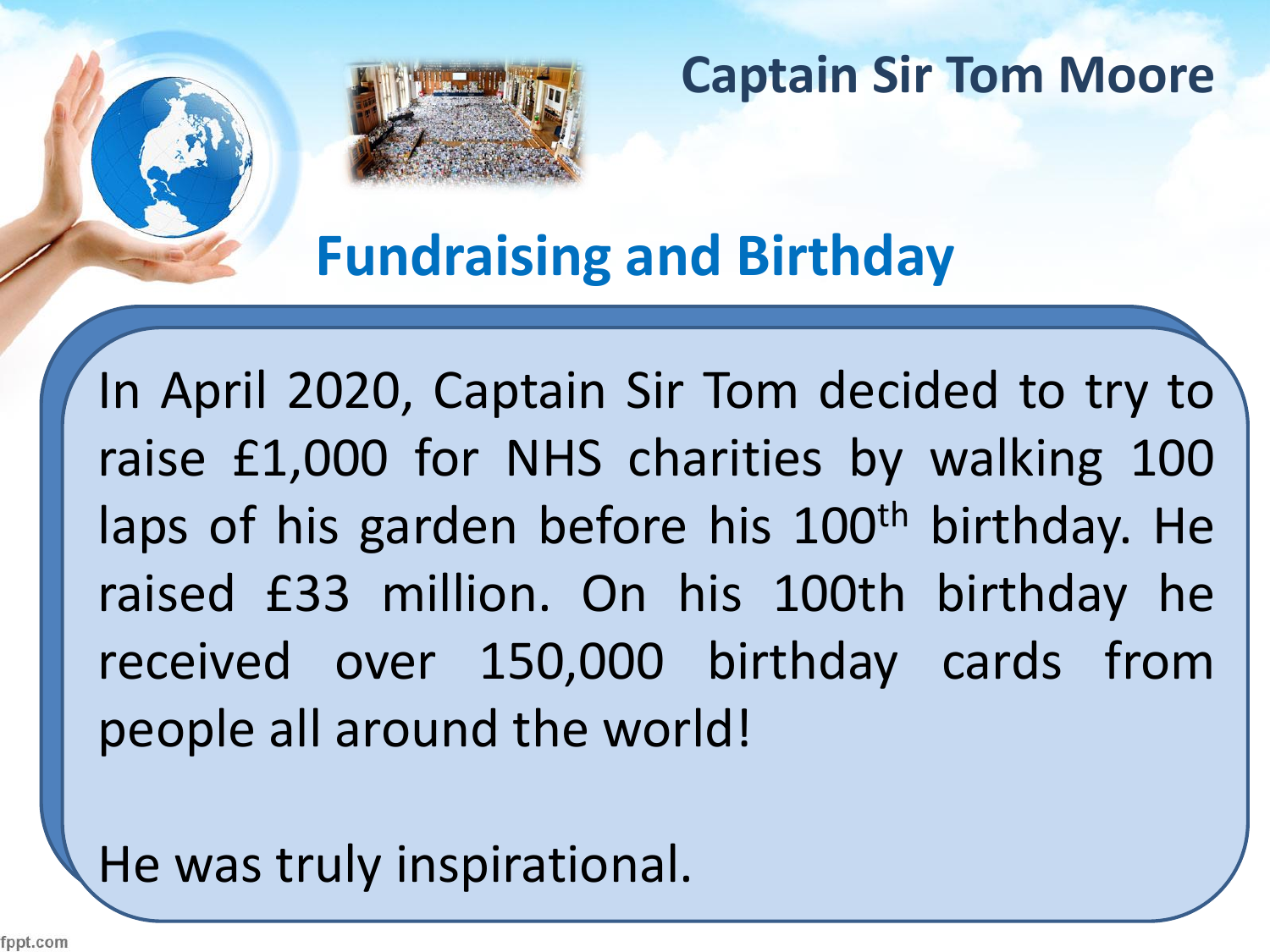

# **Knighthood**

Captain Sir Tom was awarded a Knighthood at a special ceremony at Windsor Castle last summer.



fppt.com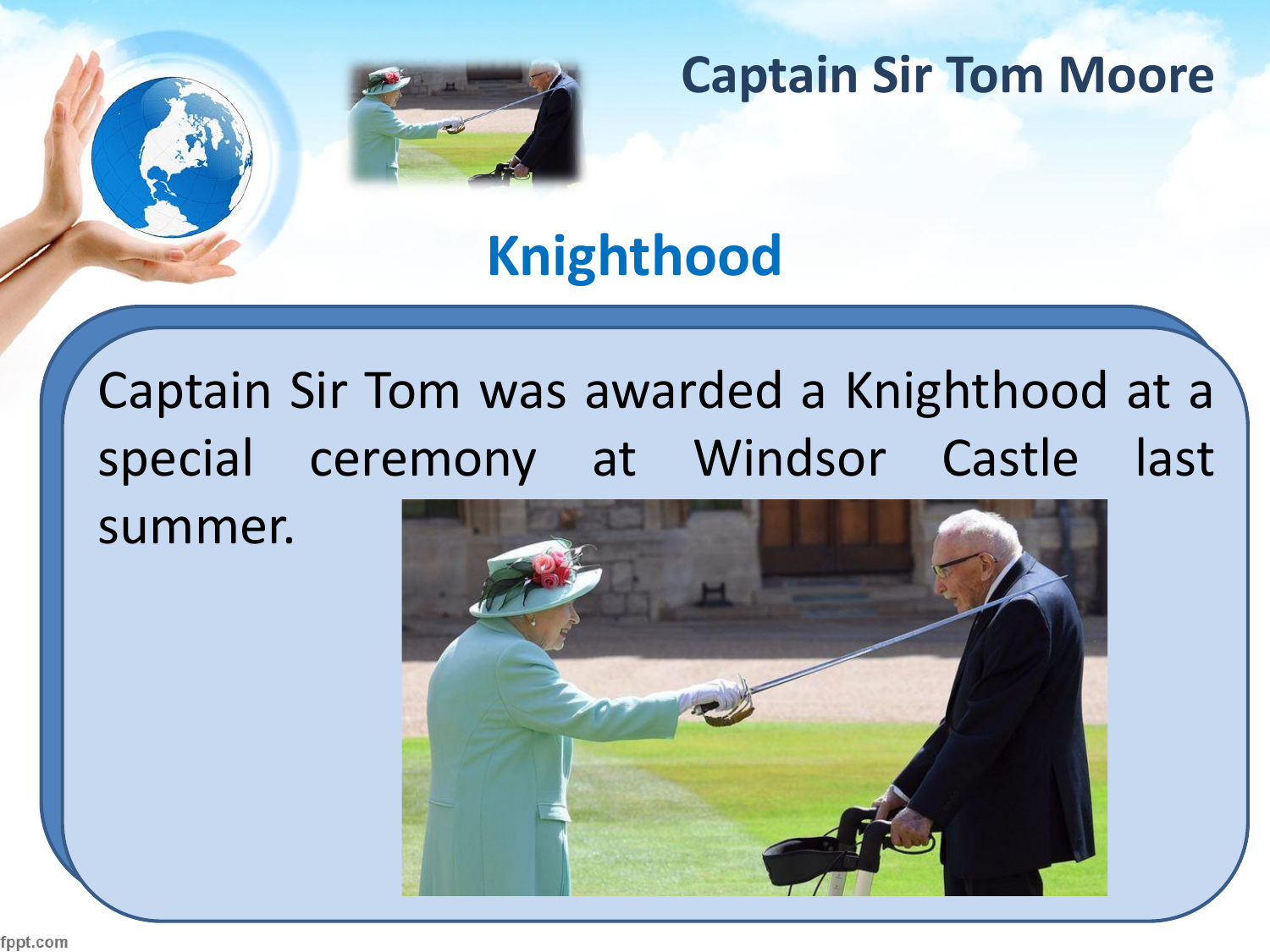

**Fundraising and Birthday**

Captain Sir Tom Moore became poorly in January and was being treated in hospital for pneumonia and coronavirus. He died last Tuesday, 2 February.

The Queen has issued a statement saying, *"My thoughts and those of the royal family are with Captain Tom's relatives, I recognise the inspiration he provided for the whole nation and others across the world."*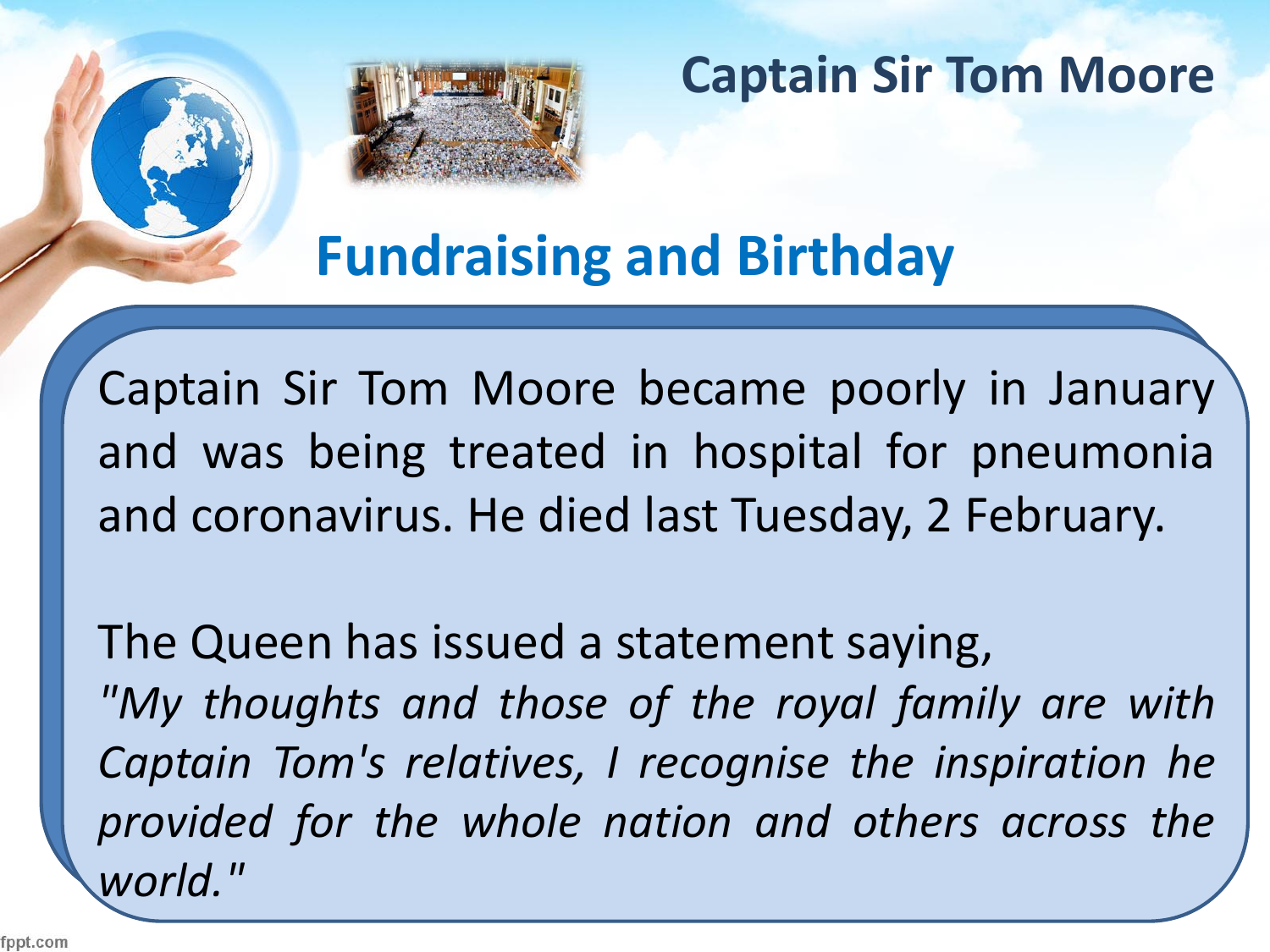

## **Articles of the Week**

# **Articles 16 & 17**

#### **This week's articles link to Safer Internet Day:**

#### **Article 16 - the right to privacy**

Every child has the right to privacy. The law should protect the child's private, family and home life, including protecting children from unlawful attacks that harm their reputation.

#### **Article 17 - access to information from the media**

Every child has the right to reliable information from a variety of sources, and governments should encourage the media to provide information that children can understand. Governments must help protect children from materials that could harm them.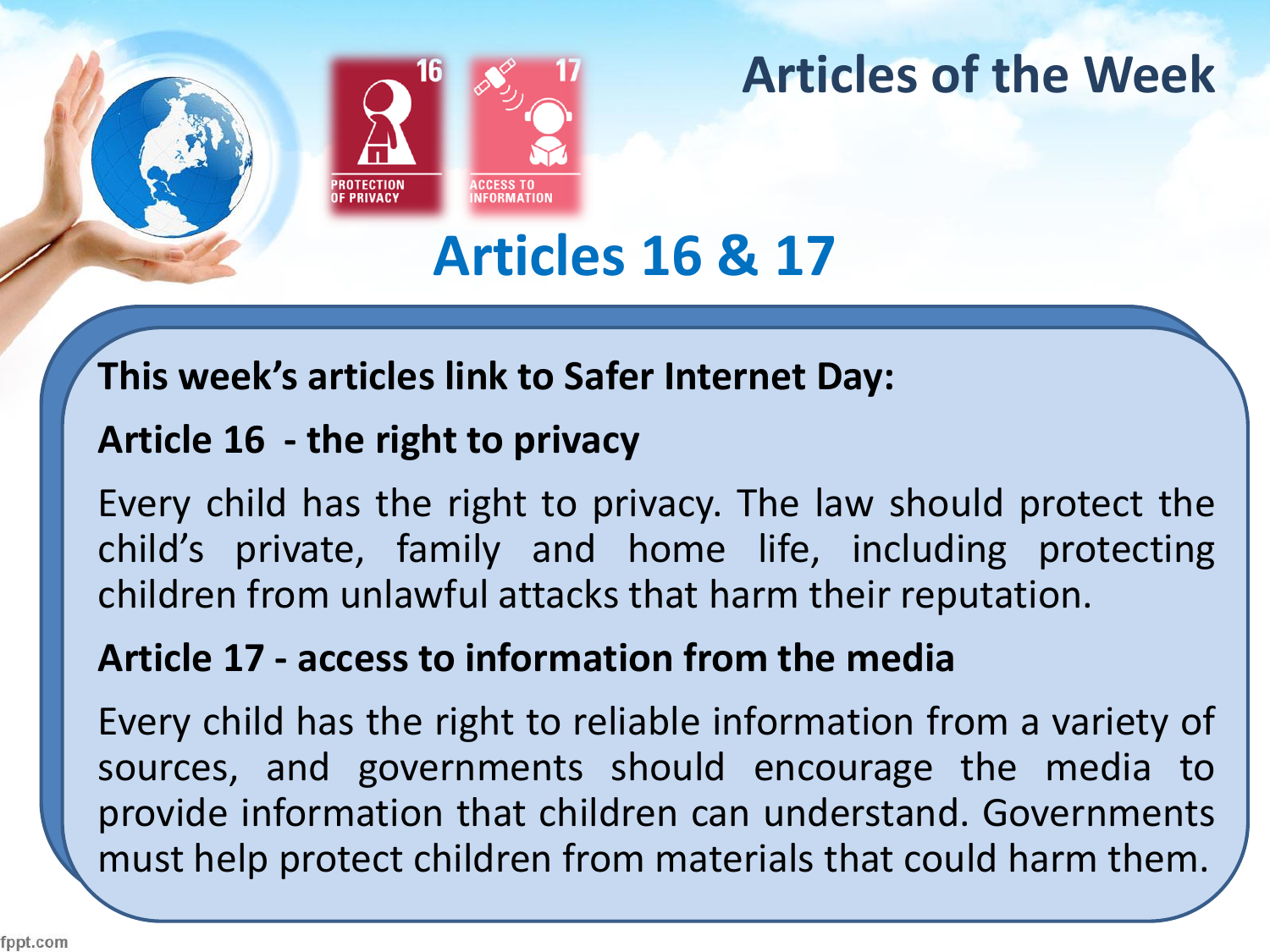

## **Articles of the Week**

**Articles 16 & 17**

**Safer Internet Day is a global event to help everyone to think about being as safe as possible when we are online.**

**It is celebrated this year on Tuesday 9th February.**

The United Kingdom Committee for UNICEF (Unicef UK) is calling for a long-term approach to ensure digital inclusion. We're asking the Department for Education to undertake a comprehensive mapping exercise to understand exactly how many children aren't online at home and why that is, and use this information to close the digital divide for good.

**You will be doing some activities for Safer Internet Day this week. – Have a look on your class page.**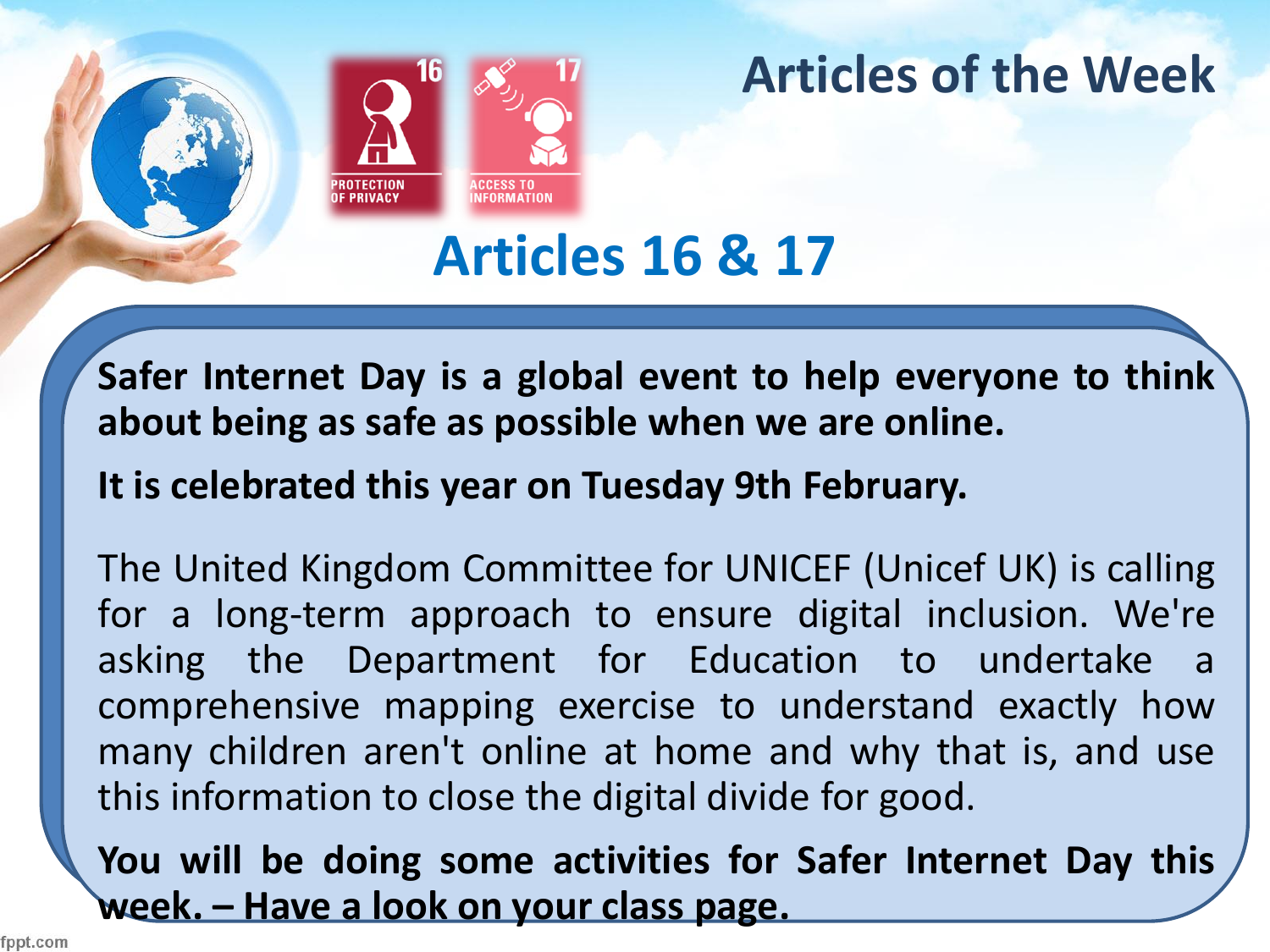## **Vocabulary Focus**



## **Hailed (past tense of hail) Verb –** to praise (someone or something) enthusiastically.